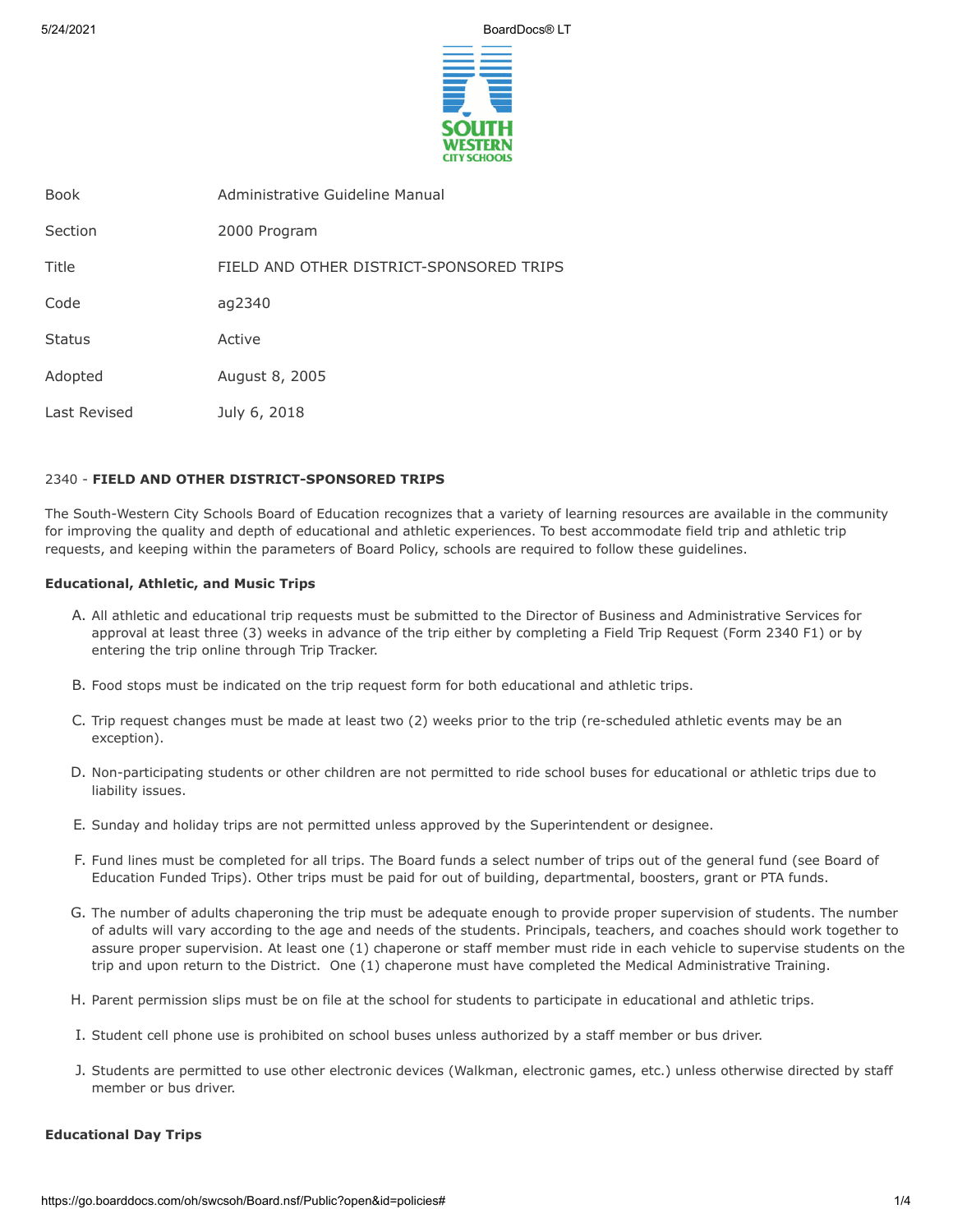#### 5/24/2021 BoardDocs® LT

- A. All day educational trips must be scheduled between 9:30 a.m. and 2:00p.m. Departure times must be no earlier than 9:30 a.m. and the bus must be returned at the school no later than 2:00 p.m. **Teachers must plan to leave the fieldtrip site by 1:30 p.m. to return to the school by 2:00 p.m.**
- B. Educational trips must demonstrate a relationship to the curriculum which must be indicated on the Field Trip Request (Form 2340 F1).
- C. All educational trips must be approved by the building principal prior to submitting the request to the Director of Business and Administrative Services.
- D. Food stops must be indicated on the Field Trip Request (Form 2340 F1).
- E. No educational trips will be scheduled for late start/early dismissal days.
- F. **The last day for educational field trips is May 24, 2019.**

## **Athletic and Music Trips**

- A. Departures before 4:15 p.m. buses will be provided if sub drivers and spare buses are available.
- B. Travel distance for non-league competitions is limited to fifty (50) miles unless approved by the Superintendent or designee.
- C. Food stops must be indicated on the Field Trip Request (Form 2340 F1) or the Trip Tracker online form.
- D. Both players and cheerleaders will travel on the same bus for away athletic trips.

## **Overnight and Out-of-State Trips**

- A. All overnight and out-of-state trips must be approved by the building principal and submitted to the Director of Business and Administrative Services using a Trip Request Form For Out-of-State And/Or Overnight Trips (Form 2340 F2).
- B. Overnight and out-of-state trips must be submitted to the Board for approval at least two (2) months prior to the date of the trip.
- C. Parents and students must complete and sign a Parent Consent Form Out- of-State and Out-of-the-Country Educational and Athletic Trips (Form 2340 F3) prior to the student participating in an out-of-state or out-of-the country educational/athletic trip.
- D. Overnight and out-of-state field trips must have an itinerary or agenda attached to the request.

## **Superintendent's Authority to Cancel Athletic or Educational Trips**

- A. The Superintendent or designee has the authority to cancel any educational or athletic trip at any time to preserve the health and safety of individuals participating in school-sponsored trips.
- B. Out-of-state and out-of-the-country trips for specific destinations will be cancelled if the United States Department of State Bureau of Consular Affairs issues travel warnings to those respective destinations.
- C. Before a student is permitted to participate in any out-of-state or out-of- the-country trips parents/guardians must sign a release, Parent Consent Form Out-of-State and Out-of-the-County Educational and Athletic Trips (Form 2340 F3) indicating an understanding that trips could be cancelled, even at the last minute, if the Superintendent or designee determines there is a threat to the health and safety of individuals participating in such trips, and that such trips will be cancelled if the United States Department of State Bureau of Consular Affairs issues travel warnings for specific destinations. Parents are encouraged to become familiar with the United States Department of State's travel warning system in order to make an informed decision as to whether they wish their children to participate in any out-of-state or out-of-the-country trip. By signing this release parents/guardians understand cancellation of a trip pursuant to this policy could result in their loss of deposits or costs of the educational or athletic trip. The South-Western City School District shall be harmless for loss of trip deposits or costs due to cancellation of trips pursuant to this policy.
- D. If the United States Department of State Bureau of Consular Affairs should issue a travel warning to a specific destination while students are on an educational or athletic trip to that destination, the Superintendent or designee, with input from appropriate authorities, will determine steps to maintain students' health and safety at that given time.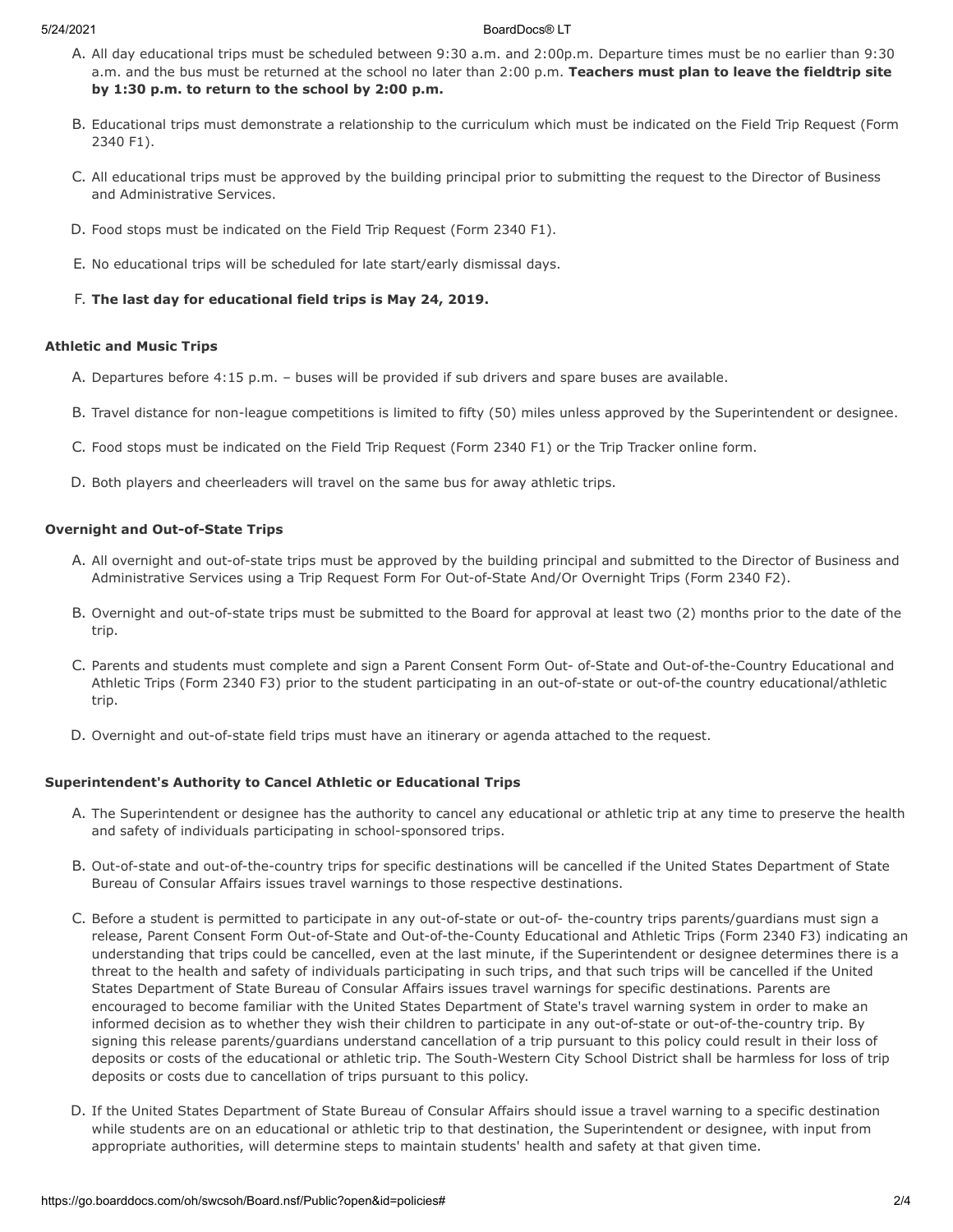- A. Athletic
	- 1. all regularly scheduled league contests
	- 2. sectional/state contests related to league contests
	- 3. bands that accompany teams to regularly scheduled league contests
	- 4. trips such as power-lifting, elective scrimmages, competition cheerleading, flags, etc. will not be paid out of the general fund

These competitions must be financed out of Booster, PTA, or building funds.

#### B. Educational

1. only trips required as part of the curriculum are considered board- paid trips.

BPA, DECA, etc., fall in this category.

2. other elective trips to the Columbus Zoo, Statehouse, Columbus Museum of Art, CCAD, German Village, etc, must be financed out of Booster, PTA, or building funds.

## C. Music

- 1. marching band three (3) contests (two (2) and the OMEA District and State)
- 2. orchestra OMEA District and State
- 3. choir OMEA District and State
- 4. concert band OMEA District and State
- 5. show choir three (3) contests
- 6. anywhere when the groups would represent the District (e.g. Fourth of July Parade at the request of the Governor, Mayor, etc.) these trips still must be approved by the principal and submitted to the Director of Business and Administrative Services.

## **Trip Costs**

Trip costs for the 2018-2019 school year are \$22.50 per hour and \$2.00 per mile.

#### **Other Information**

- A. Permission slips must be secured and on file at the student's home school prior to the trip per building procedure.
- B. Medication secure student's medication and check with school nurses concerning medication administration one (1) week prior to the trip.
- C. Lunches principals should notify the head cook when students will not be at school for a field trip at least one (1) week ahead of the trip date.

### **Questions/Information**

- A. Questions concerning approved trips should be directed to the Transportation Department Office by email or phone at 801- 8592.
- B. For overnight and/or out-of-state trip approval or general policy questions concerning trips, contact the Director of Business and Administrative Services, by email or phone at 801-3062.